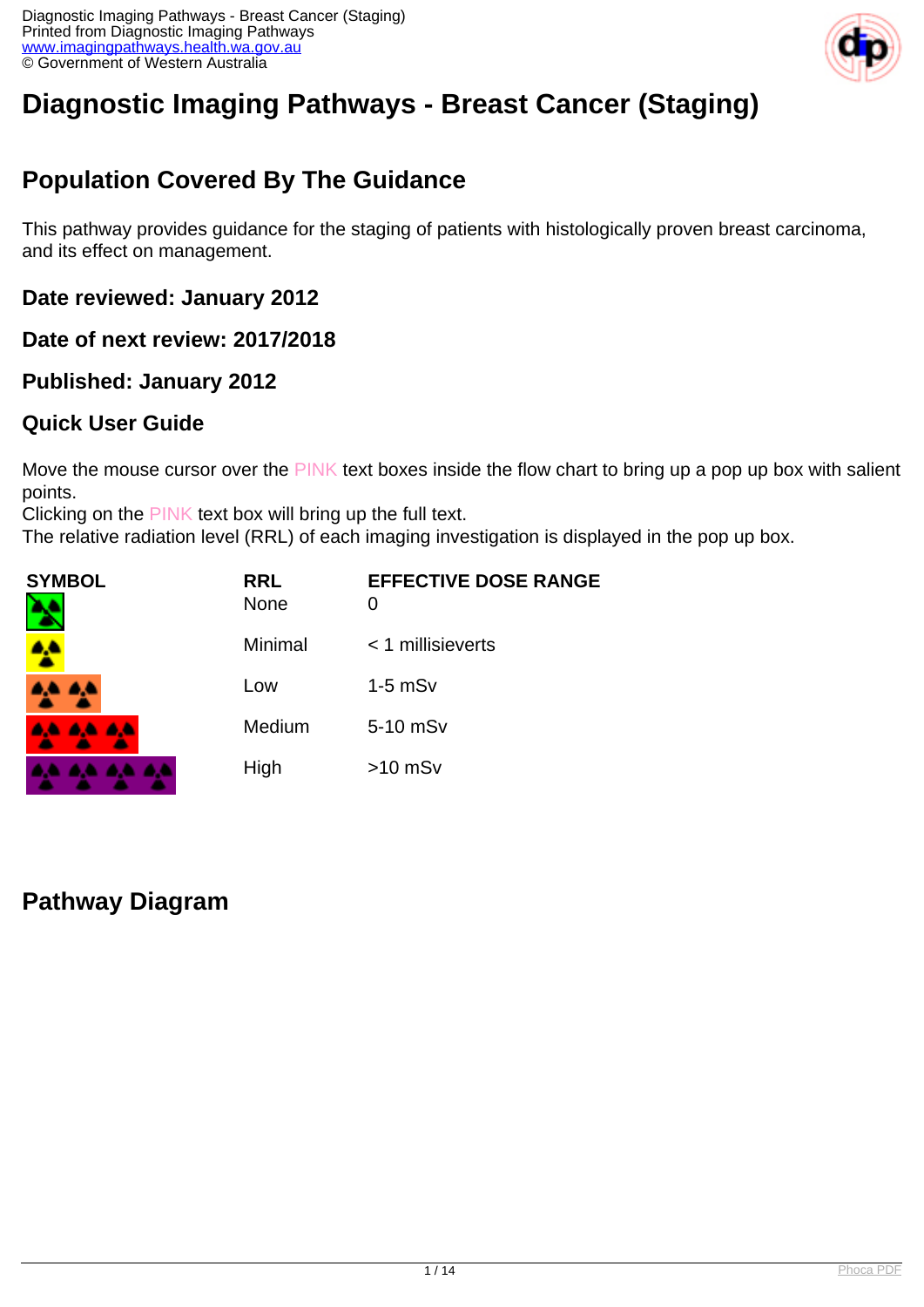

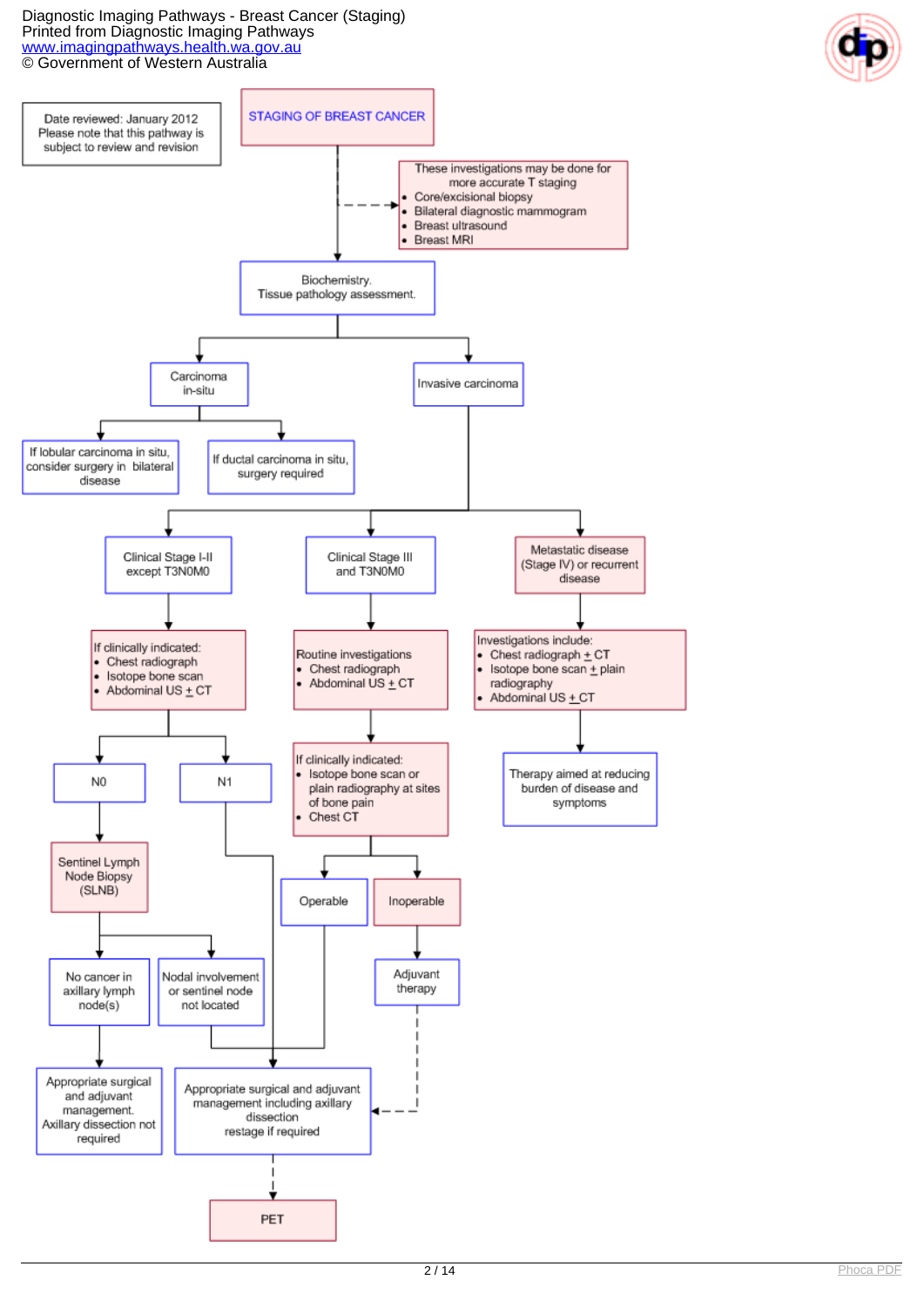

### **Image Gallery**

Note: These images open in a new page

#### **1 Breast Carcinoma**

Image 1 (Breast Mammography): Stellate lesion with malignant calcification. In addition, there is inversion of the nipple and adjacent skin thickening. The features are highly suspicious for a breast carcinoma.

#### **2a Breast Carcinoma**

Image 2a (Mammogram, right breast): A non-calcified 22mm mass is present in the upper inner quadrant of the right breast.

**2b** Image 2b (Ultrasound, right breast): Ultrasound of the same lesion showed an ill-defined solid mass with irregular margins, distortion of adjacent stroma and posterior acoustic shadowing, features which are suspicious for malignancy. Biopsy confirmed an invasive ductal carcinoma.

#### **3a Breast Carcinoma with Nodal Involvement**

Image 3a and 3b (Breast Ultrasound): An irregular, hypoechoic area of parenchyma measuring 20mm in diameter is located in the upper outer quadrant/axillary tail region of the right breast. The features are suspicious for a breast carcinoma. **3b**



**3c** Image 3c (Sentinel Lymph Node Scintigraphy): Imaging from the same patient using antimony colloid (99mTc Sb Colloid) administered under imaging guidance in a peritumoural and intradermal location in relation to the right upper, outer quadrant breast carcinoma. Imaging was performed for 2.5 hours. Towards the end of this imaging period, there was faint uptake of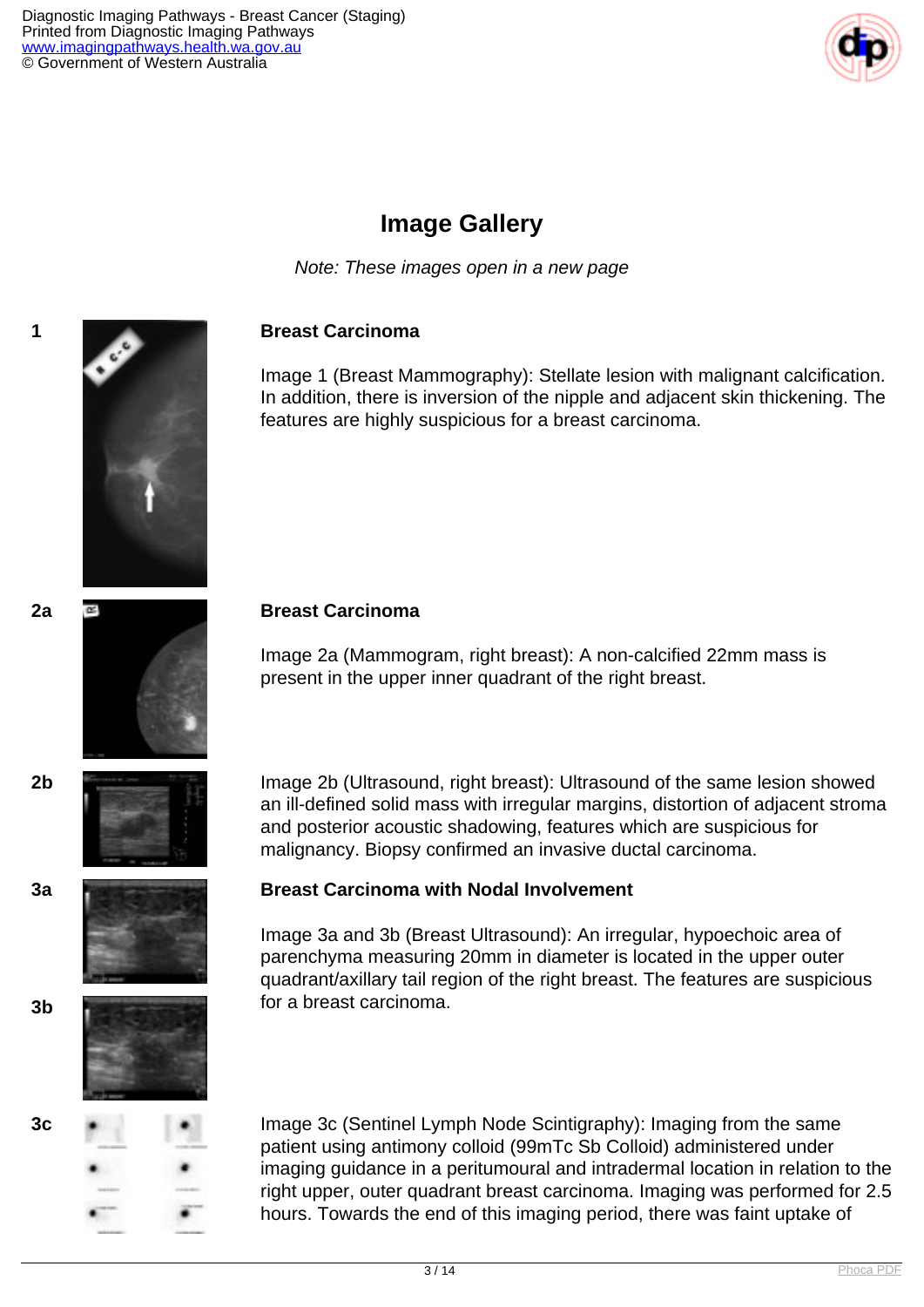

activity high in the right axilla, likely representing nodal activity and this was marked on the skin.











Image 4a: Mastectomy showing an irregular pale tumour (arrow) with surrounding fibrosis consistent with a breast carcinoma.

**4b** Image 4b (H&E, x2.5): Histological section of a moderately differentiated (Grade 2) invasive ductal carcinoma, type not otherwise specified, infiltrating through the breast parenchyma and surrounded by desmoplastic stroma. Occasional poorly formed tubules can be seen at the periphery (arrows).

#### **5 Breast Carcinoma**

Image 5 (H&E, x10): Histological section of a typical invasive lobular carcinoma showing the classical alignment of single cells in rows.

#### **6 Metastatic Breast Carcinoma**

Image 6 (H&E, x2.5): Histological section of a lymph node with metastatic breast carcinoma. The pale areas represent extensive replacement of the nodal parenchyma with solid sheets of malignant cells. Few residual follicles with germinal centres are present (arrows).

## **Teaching Points**

- Accurate staging is essential for therapeutic decision making and prognostic information
- Imaging modalities that can be utilised in the 'Tumuor' stage of disease include
	- Biopsy
	- Mammogram
	- Ultrasound
	- MRI
- The extent of imaging required for the detection of metastatic disease is dependant on locoregional staging and may include
	- Chest radiograph
	- CT chest
	- Ultrasound +/- CT of the abdomen
	- Bone scan
	- PET scan

## **Abdominal Imaging in Breast Cancer: Ultrasound and Computed Tomography (CT)**

- The liver is the third most common site for breast cancer metastasis
- Abdominal imaging as part of routine staging investigations is recommended in patients with Stage III or greater disease. Imaging usually consists of a combination of ultrasound and computed tomography [17](index.php?option=com_content&view=article&id=182&tab=references#17),[18](index.php?option=com_content&view=article&id=182&tab=references#18)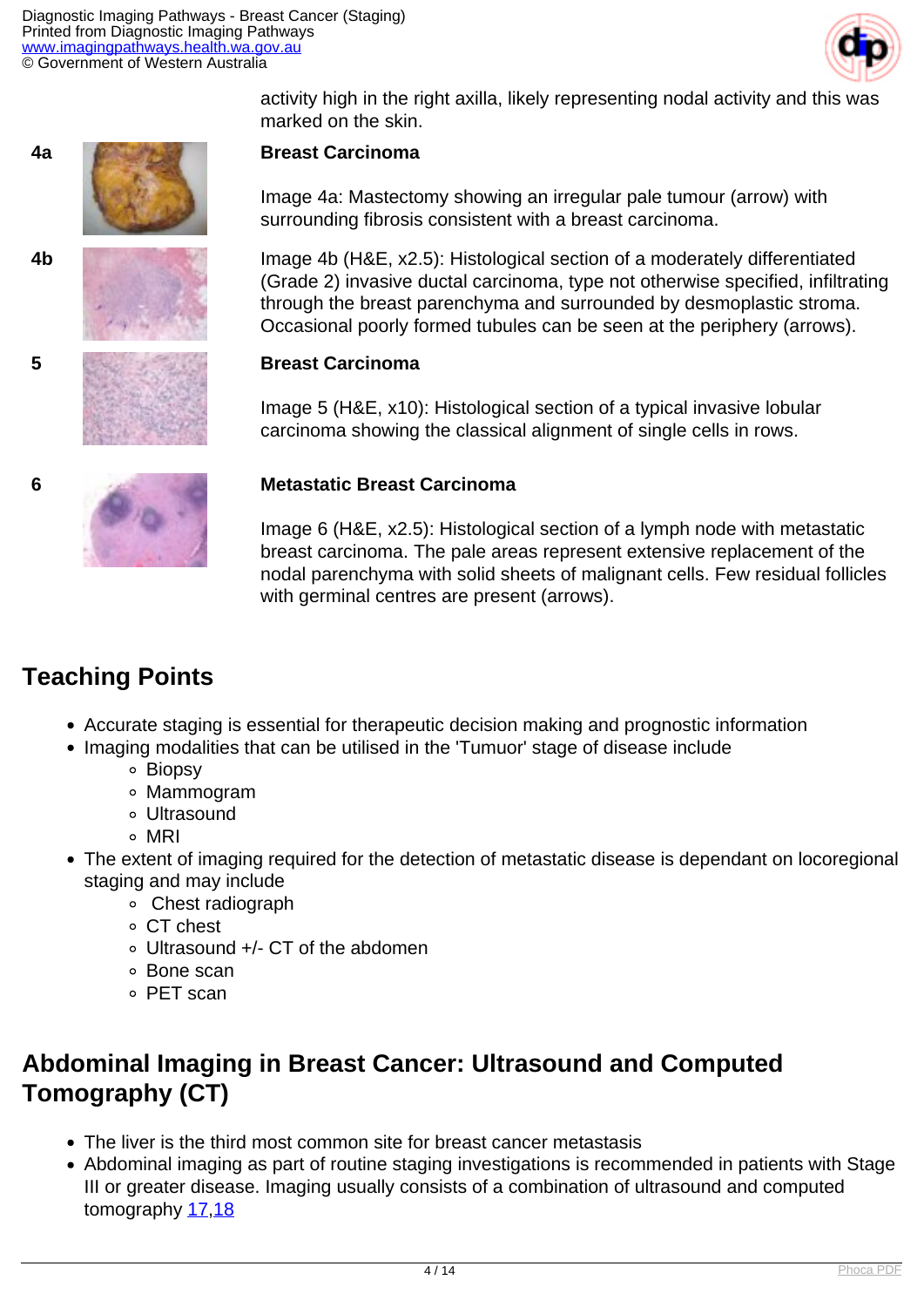

- The sensitivity and specificity for diagnosing breast cancer metastasis to liver using ultrasound was 30% and 99% respectively [19](index.php?option=com_content&view=article&id=182&tab=references#19)
- Detection rates for hepatic metastasis from breast cancer in Stage I, II, and III disease were 0%, 0.4%, and 2%-5.4% respectively [18,](index.php?option=com_content&view=article&id=182&tab=references#18)[25](index.php?option=com_content&view=article&id=182&tab=references#25)
- CT with the administration of contrast is used to characterise liver lesions. Images are commonly taken during the
	- Arterial phase (20-30 seconds after administration of contrast): useful for identifying hypervascular lesions
	- Portal venous phase (70-80 seconds after administration of contrast) often sufficient for hypovascular metastases
- The CT appearance of breast cancer metastases are typically uniformly hypoattenuating or hypoattenuating with rim enhancement but this is non-specific [43](index.php?option=com_content&view=article&id=182&tab=references#43)

## **Skeletal Imaging in Breast Cancer: Isotope Bone Scan and Plain Radiography**

- Isotope bone scans are the imaging modality of choice in detecting bone metastases [22,](index.php?option=com_content&view=article&id=182&tab=references#22)[23](index.php?option=com_content&view=article&id=182&tab=references#23)
	- $\circ$  More sensitive than plain radiography for the detection of early bone metastases [24](index.php?option=com_content&view=article&id=182&tab=references#24)
	- The incidence of bone metastases on bone scan in patients with Stage I, II and III disease is 0.5%-0.8%, 1.1-2.4%, and 8%-16% [18,](index.php?option=com_content&view=article&id=182&tab=references#18)[25](index.php?option=com_content&view=article&id=182&tab=references#25)
	- In a patient with foci of increased uptake and a known primary tumour, the scan strongly suggests metastases [22](index.php?option=com_content&view=article&id=182&tab=references#22)
	- Advantages: allows total body survey [22](index.php?option=com_content&view=article&id=182&tab=references#22),[23](index.php?option=com_content&view=article&id=182&tab=references#23)
	- Limitations: radiographic correlation may be required in some patients with positive bone scan because of non specificity of findings on radioisotope imaging [22,](index.php?option=com_content&view=article&id=182&tab=references#22)[26](index.php?option=com_content&view=article&id=182&tab=references#26)
- In certain malignancies particularly with lytic bone metastases FDG PET is more sensitive than bone scan [23](index.php?option=com_content&view=article&id=182&tab=references#23),[26](index.php?option=com_content&view=article&id=182&tab=references#26)

## **Chest Radiograph +/- Computed Tomography (CT)**

- The thorax is the second most common site for breast cancer metastases after bone
- According to published clinical quidelines all patients with Stage III and IV breast cancer should receive a staging chest radiograph. There is no consensus regarding the use of routine chest radiograph in stage I and II disease [3,](index.php?option=com_content&view=article&id=182&tab=references#3)[17](index.php?option=com_content&view=article&id=182&tab=references#17),[18](index.php?option=com_content&view=article&id=182&tab=references#18)
- For stage I and II breast cancer, detection rates range from 0%-0.1% to 0.2%-0.8% respectively. There is no evidence to support a routine chest radiograph in patients with clinical stage I or II disease [19](index.php?option=com_content&view=article&id=182&tab=references#19),[20](index.php?option=com_content&view=article&id=182&tab=references#20)[,21](index.php?option=com_content&view=article&id=182&tab=references#21)
- If a lesion is detected on plain radiography, computed tomography should be performed for further assessment, and as a baseline to monitor response to therapy [3](index.php?option=com_content&view=article&id=182&tab=references#3)[,17](index.php?option=com_content&view=article&id=182&tab=references#17)

## **Diagnostic Mammography**

- Standard mammography involves two views: cranio-caudal and medio-lateral oblique [3](index.php?option=com_content&view=article&id=182&tab=references#3)
- The diagnostic accuracy of mammography is enhanced through the use of magnification views (magnified, coned compression views), which visualise only a small area of breast tissue but gives better contrast resolution and spatial detail [3-8](index.php?option=com_content&view=article&id=182&tab=references#3)
- Abnormalities on mammography are generally categorised as [3](index.php?option=com_content&view=article&id=182&tab=references#3)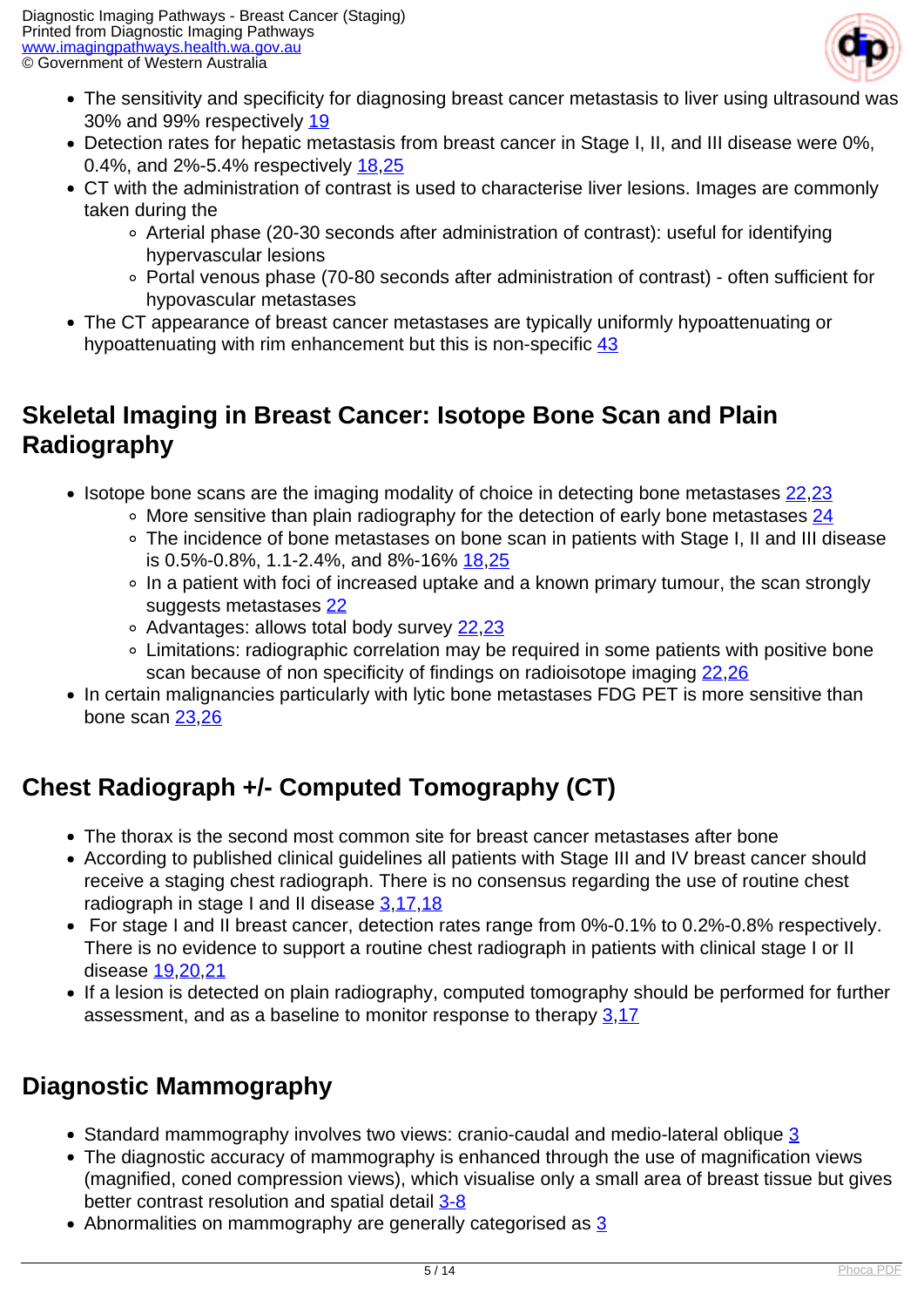

- Mass lesions
- Asymmetric densities
- Architectural disturbances
- Calcifications
- A combination of these
- Although it is an excellent tool for evaluating breast lesions, mammography does have an inherent false-negative rate [9](index.php?option=com_content&view=article&id=182&tab=references#9)
- Mammography is not as sensitive in detecting abnormal lesions in dense breast tissue and for this reason, ultrasound is preferred over mammography in women younger than [3](index.php?option=com_content&view=article&id=182&tab=references#3)5 3
- The radiation exposure and hence risk of malignancy secondary to mammography is believed to be extremely low [7](index.php?option=com_content&view=article&id=182&tab=references#7)

## **Breast Magnetic Resonance Imaging (MRI)**

- Specialised exam which requires the interpretation of an expert breast imaging team working with a multidisciplinary treatment team [17](index.php?option=com_content&view=article&id=182&tab=references#17)
- Meta-analysis of 44 studies indicates an overall sensitivity of 90% and specificity of 72% for the detection of breast cancer [45](index.php?option=com_content&view=article&id=182&tab=references#45)
- May be useful for further evaluation of indeterminate or suspicious breast lesions detected on mammography or ultrasound [10](index.php?option=com_content&view=article&id=182&tab=references#10),[11](index.php?option=com_content&view=article&id=182&tab=references#11)
- May be used in breast cancer staging to define the extent of the primary tumour or to detect multifocal/multicentric disease in the ipsilateral breast. [17](index.php?option=com_content&view=article&id=182&tab=references#17) MRI detects additional disease unidentified on mammogram and ultrasound in up to 16% of women [46](index.php?option=com_content&view=article&id=182&tab=references#46)
- May also be used to screen for contralateral cancer at the time of initial diagnosis. [17](index.php?option=com_content&view=article&id=182&tab=references#17) Evidence indicates that MRI of the contralateral breast in women with recently diagnosed breast cancer detects lesions missed by other modalities at the time of diagnosis in up to 3% of women [44](index.php?option=com_content&view=article&id=182&tab=references#44)
- May have a role in determining the extent of disease and response to treatment for patients being considered for neoadjuvant therapy and breast conserving surgery. Conversion to more extensive surgery due to previously undiagnosed multifocal/multicentric disease occurs in up to 11% of patients [46](index.php?option=com_content&view=article&id=182&tab=references#46) However there is no data that demonstrate the use of MRI in improving local recurrence or survival [47,](index.php?option=com_content&view=article&id=182&tab=references#47)[48](index.php?option=com_content&view=article&id=182&tab=references#48)
- May be useful in locating primary cancer in women with nodal metastases or Paget's disease of the nipple not previously identified on other modalities [15](index.php?option=com_content&view=article&id=182&tab=references#15),[17](index.php?option=com_content&view=article&id=182&tab=references#17)
- Limitations 13.[14](index.php?option=com_content&view=article&id=182&tab=references#14)
	- False positive findings are common which means that surgical decisions should not be based on MRI findings alone. Additional tissue sampling is recommended for new abnormalities detected by breast MRI [17](index.php?option=com_content&view=article&id=182&tab=references#17)

## **Positron Emission Tomography (PET)**

- In patients with diagnosed breast cancer, PET can be used to identify local or distant metastasis
- For the diagnosis of malignant breast lesions, PET has a sensitivity and specificity of 75%-93 and 73%-95% respectively [10,](index.php?option=com_content&view=article&id=182&tab=references#10)[36](index.php?option=com_content&view=article&id=182&tab=references#36),[37](index.php?option=com_content&view=article&id=182&tab=references#37)
- Diagnostic accuracy is reduced with lobular carcinomas and small breast cancers less than 10mm in diameter
- More sensitive than combined ultrasound and mammography for diagnosing multifocal/multicentric breast cancer [37](index.php?option=com_content&view=article&id=182&tab=references#37)
- For the detection of metastasis to axillary lymph nodes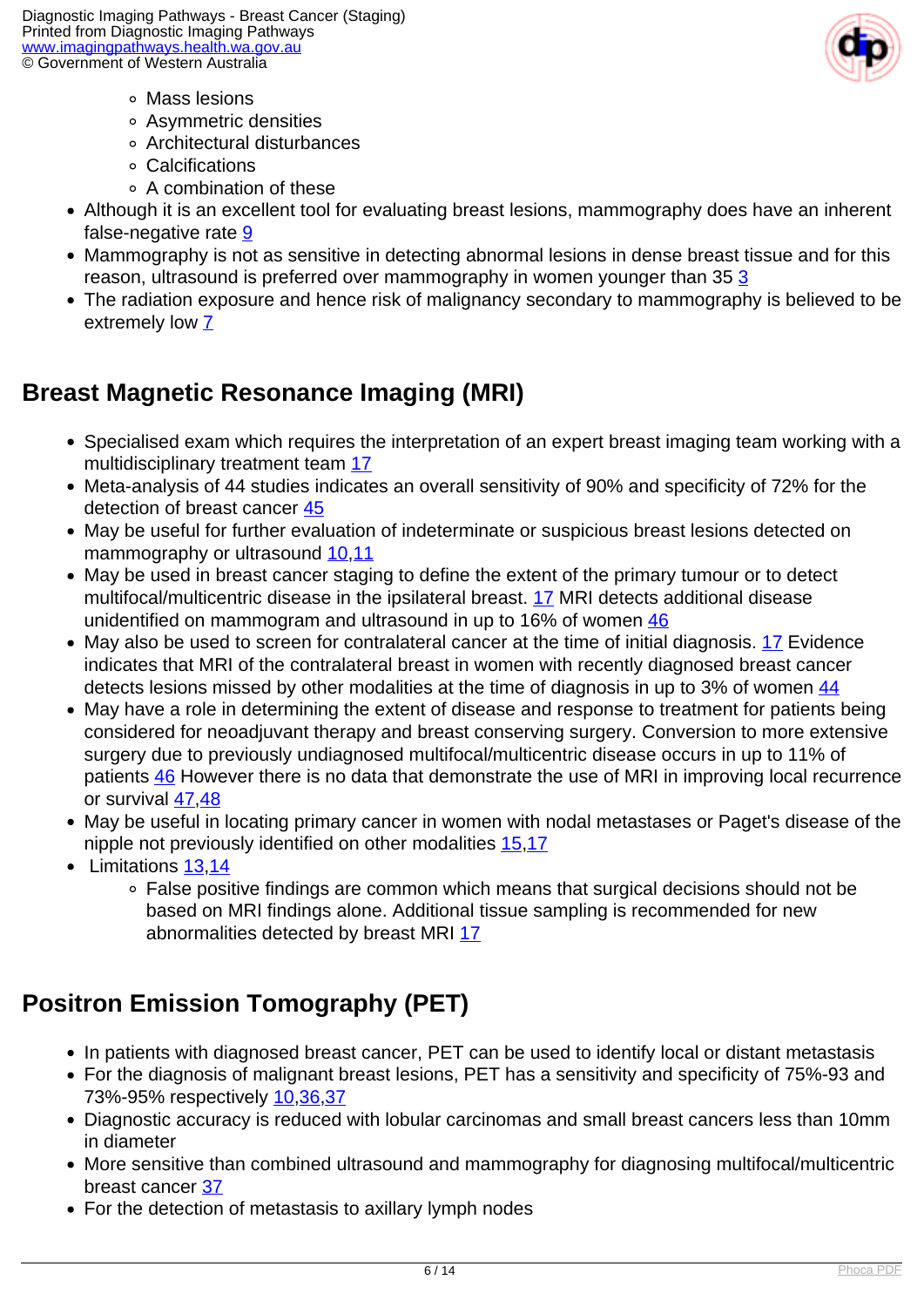

- The sensitivity and specificity is 61%-94% and 80%-97% respectively [37-41](index.php?option=com_content&view=article&id=182&tab=references#37)
- Limited ability to detect micrometastases, make it unsuitable for replacement of axillary lymph node sampling/excision [10](index.php?option=com_content&view=article&id=182&tab=references#10)
- Advantages: non-invasive method of detecting lymph node involvement. High specificity for staging axilla [10](index.php?option=com_content&view=article&id=182&tab=references#10)
- Able to provide comprehensive overview of involvement including that of IM nodes, skin involvement, and extent of tumour [27](index.php?option=com_content&view=article&id=182&tab=references#27)
- For detection of bone metastases [26](index.php?option=com_content&view=article&id=182&tab=references#26)
	- Sensitivity of 61%-100% and specificity 96%-100%
	- May be more sensitive than bone scan for detection of osteolytic bone metastasis, however it is limited by availability and cost
- Superior to conventional diagnostic imaging for detecting unsuspected metastatic breast cancer. FDG-PET detected remote metastases with a sensitivity of 86%, and specificity of 90% [42](index.php?option=com_content&view=article&id=182&tab=references#42)
- Currently there is no Medicare rebate in Australia for the use of PET imaging in breast cancer. PET is therefore limited to re-staging and monitoring disease response to therapy

## **Sentinel Lymph Node Biopsy**

- Based on the theory that sentinel lymph nodes are the first local nodes to drain lymph from the tumour and would be the node most likely to have neoplastic deposits in the event of lymphatic spread and indicate the status of the remaining nodal chain [27](index.php?option=com_content&view=article&id=182&tab=references#27)[,28](index.php?option=com_content&view=article&id=182&tab=references#28)
- Involves injection of technetium-99m labelled sulfur colloid particles and/or blue dye into tissue surround the tumour pre-operatively. Evidence suggests that using a combination of radioactive tracer and blue dye is more successful than any one technique alone [27](index.php?option=com_content&view=article&id=182&tab=references#27)
- A handheld gamma camera is used intra-operatively to detect the sentinel lymph node(s). All nodes with significantly higher radioactivity and/or blue-staining are then excised and sent for histopathological analysis [27](index.php?option=com_content&view=article&id=182&tab=references#27)[,29](index.php?option=com_content&view=article&id=182&tab=references#2)
- Identification of lymph nodes most likely to contain metastatic disease allows a detailed analysis including use of serial sectioning, immunohistological staining, and reverse-transcriptase polymerase chain reaction. This contrasts with axillary lymph node dissection where random nodes from the lymph node chain are selected for microscopy [29](index.php?option=com_content&view=article&id=182&tab=references#29),[30](index.php?option=com_content&view=article&id=182&tab=references#30)
- Increased detection rate of lymph node metastasis and detection of micrometastases results in more accurate staging compared to axillary lymph node dissection. The clinical benefits of detecting micrometastases however, has not been established [29](index.php?option=com_content&view=article&id=182&tab=references#29)
- Compared with axillary lymph node dissection, the sensitivity, specificity, and negative predictive value for sentinel lymph node biopsy is 87%-93%, 100%, and 95%-96% respectively [31-35](index.php?option=com_content&view=article&id=182&tab=references#31)
- Advantages compared with axillary lymph node dissection include [30,](index.php?option=com_content&view=article&id=182&tab=references#30)[31](index.php?option=com_content&view=article&id=182&tab=references#31)
	- Less invasive
	- Ability to identify sentinel lymph nodes outside of the axilla
	- Patients without metastatic nodal disease can avoid axillary lymph node dissection
- Disadvantages of sentinel lymph node biopsy include [30](index.php?option=com_content&view=article&id=182&tab=references#30).31
	- Technically challenging procedure with significant variation in success rates between surgeons
	- One study found significantly higher failure rate in patients with prior excisional biopsy
	- Likelihood of finding malignancy in non-sentinel nodes is higher in larger tumours (e.g. T3 vs T1 or T2) and therefore this procedure is not recommended in patients with large local tumours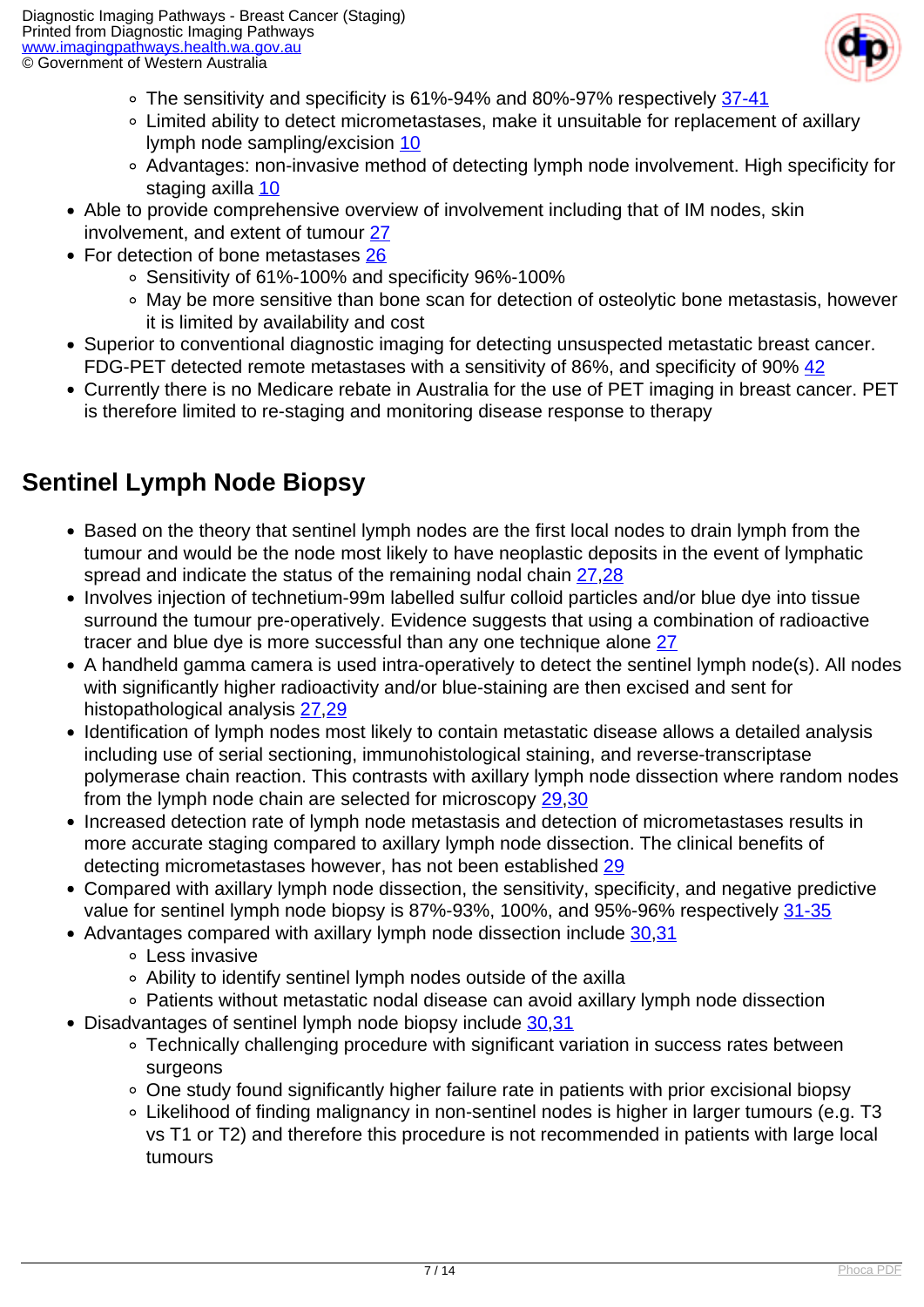

## **Staging of Breast Cancer**

- The American Joint Committee on Cancer Staging TMN method is the most widely used method of breast cancer staging [1](index.php?option=com_content&view=article&id=182&tab=references#1)[,2](index.php?option=com_content&view=article&id=182&tab=references#2)
- Accurate staging is essential for therapeutic decision making and prognostic information
- Axillary lymph node status is the most important prognostic indicator in breast cancer
- **TNM staging of breast cancer American Joint Committee on Cancer [1](index.php?option=com_content&view=article&id=182&tab=references#1)[,2](index.php?option=com_content&view=article&id=182&tab=references#2)** 
	- $\circ$  Primary tumour (T)
		- TX primary tumour cannot be assessed
		- T0 no evidence of primary tumour
		- Tis carcinoma in situ
		- T1 tumour < 2cm in greatest dimension
		- T2 tumour > 2cm but < 5cm in greatest dimension
		- T3 tumour > 5cm in greatest dimension
		- T4a tumour of any size with direct extension to chest wall not including pectoralis muscle
		- T4b tumour of any size with skin oedema (including peau d'orange) or ulceration of the skin of the breast, or satellite skin nodules confined to the ipsilateral breast
		- T4c both T4a and 4b
		- T4d inflammatory carcinoma
		- Regional lymph nodes (N)
			- NX regional lymph nodes cannot be assessed (e.g. previously removed)
			- No no regional lymph node metastasis
			- N1 metastasis in movable ipsilateral axillary lymph node(s)
			- N2 metastases in ipsilateral axillary lymph node fixed or matted; or in clinically apparent internal mammary lymph nodes in the absence of clinically apparent axillary lymph node metastasis
			- N3 metastasis in ipsilateral infraclavicular lymph node(s), or in clinically apparent ipsilateral internal mammary lymph node(s) and in the presence of clinically evident axillary lymph node metastasis; or metastasis in ipsilateral supraclavicular lymph node(s) with or without axillary or internal mammary lymph node involvement
		- Regional lymph nodes (pN) based on axillary lymph node dissection +/- sentinel lymph node dissection
			- pNX regional lymph nodes cannot be assessed
			- pN0 no regional lymph node metastasis histologically, no additional examination for isolated tumour cells
			- pN1 metastasis in 1 to 3 axillary and/or internal mammary lymph nodes with microscopic disease detected by sentinel lymph node dissection but not clinically apparent
			- PN2 metastasis in 4 to 9 axillary lymph nodes, or in clinically apparent internal mammary lymph nodes in the absence of axillary lymph node metastasis
			- PN3 metastasis in > 10 axillary lymph nodes, or in infraclavicular lymph nodes; or in clinically apparent ipsilateral internal mammary lymph nodes in the presence of one or more positive axillary lymph nodes; or in > 3 axillary lymph nodes with clinically negative microscopic metastasis in internal mammary lymph nodes; or in ipsilateral supraclavicular lymph nodes
		- Distant metastasis (M)
			- **MX** distant metastasis cannot be assessed
			- M0 no distant metastasis
			- M1 distant metastasis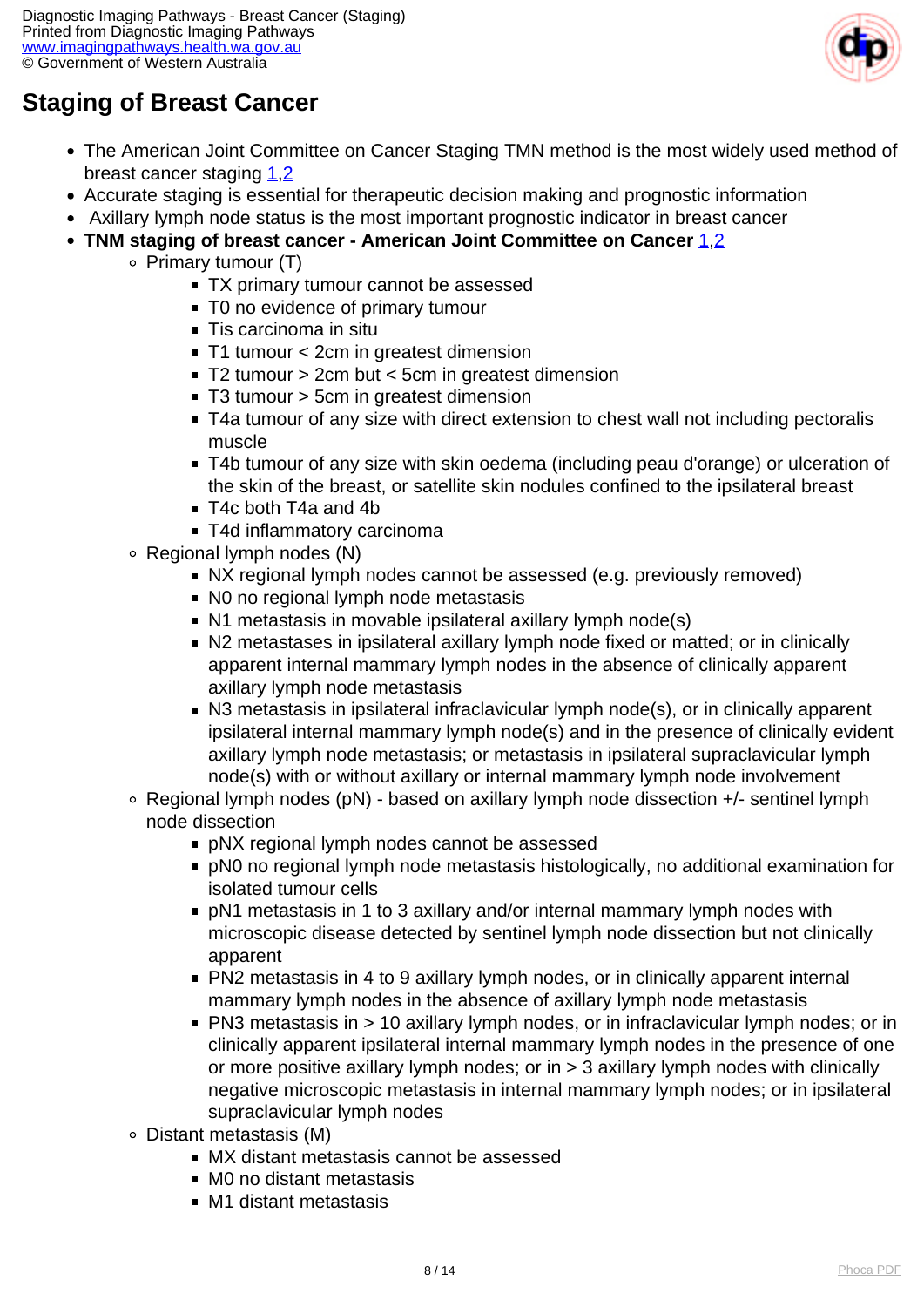| <b>STAGE GROUPING</b><br>$\top$ |                | N              | M              |
|---------------------------------|----------------|----------------|----------------|
| $\mathsf{O}$                    | <b>Tis</b>     | N <sub>0</sub> | M <sub>0</sub> |
| $\mathsf I$                     | T1             | N <sub>0</sub> |                |
|                                 |                |                | M <sub>0</sub> |
| <b>IIA</b>                      | T <sub>0</sub> | N <sub>1</sub> |                |
|                                 |                |                | M <sub>0</sub> |
|                                 | T1             | N <sub>1</sub> | M <sub>0</sub> |
|                                 | T <sub>2</sub> | N <sub>0</sub> | M <sub>0</sub> |
| IIB                             | T <sub>2</sub> | N <sub>1</sub> | M <sub>0</sub> |
|                                 | T <sub>3</sub> | N <sub>0</sub> | M <sub>0</sub> |
| <b>IIIA</b>                     | T <sub>0</sub> | N <sub>2</sub> | M <sub>0</sub> |
|                                 | T1             | N <sub>2</sub> | M <sub>0</sub> |
|                                 | T <sub>2</sub> | N <sub>2</sub> | M <sub>0</sub> |
|                                 | T <sub>3</sub> | N <sub>1</sub> | M <sub>0</sub> |
|                                 | T <sub>3</sub> | N <sub>2</sub> | M <sub>0</sub> |
| <b>IIIB</b>                     | T <sub>4</sub> | N <sub>0</sub> | M <sub>0</sub> |
|                                 | T <sub>4</sub> | N <sub>1</sub> | M <sub>0</sub> |
|                                 | T <sub>4</sub> | N <sub>2</sub> | M <sub>0</sub> |
| <b>IIIC</b>                     | Any T          | N3             | M <sub>0</sub> |
| ${\sf IV}$                      | Any T          | Any N          | M <sub>1</sub> |
|                                 |                |                |                |



- Is an important diagnostic tool in the evaluation of breast lesions
- Often used complementary to mammography but may be the initial and only imaging modality required for women younger than 35 [3](index.php?option=com_content&view=article&id=182&tab=references#3)
- Is the preferred initial imaging modality in pregnant and lactating women  $\frac{4}{5}$  $\frac{4}{5}$  $\frac{4}{5}$
- Situations where ultrasound is useful include [3](index.php?option=com_content&view=article&id=182&tab=references#3)
	- For evaluating palpable masses not seen on mammography
	- For further evaluation of indeterminate lesions seen on mammography
	- For detection of any underlying mass or altered architecture associated with calcification or asymmetric densities seen on mammography
	- For implant evaluation
	- For guidance of percutaneous biopsy

#### **References**

References are graded from Level I to V according to the Oxford Centre for Evidence-Based Medicine, Levels of Evidence. [Download the document](http://www.cebm.net/wp-content/uploads/2014/06/CEBM-Levels-of-Evidence-2.1.pdf)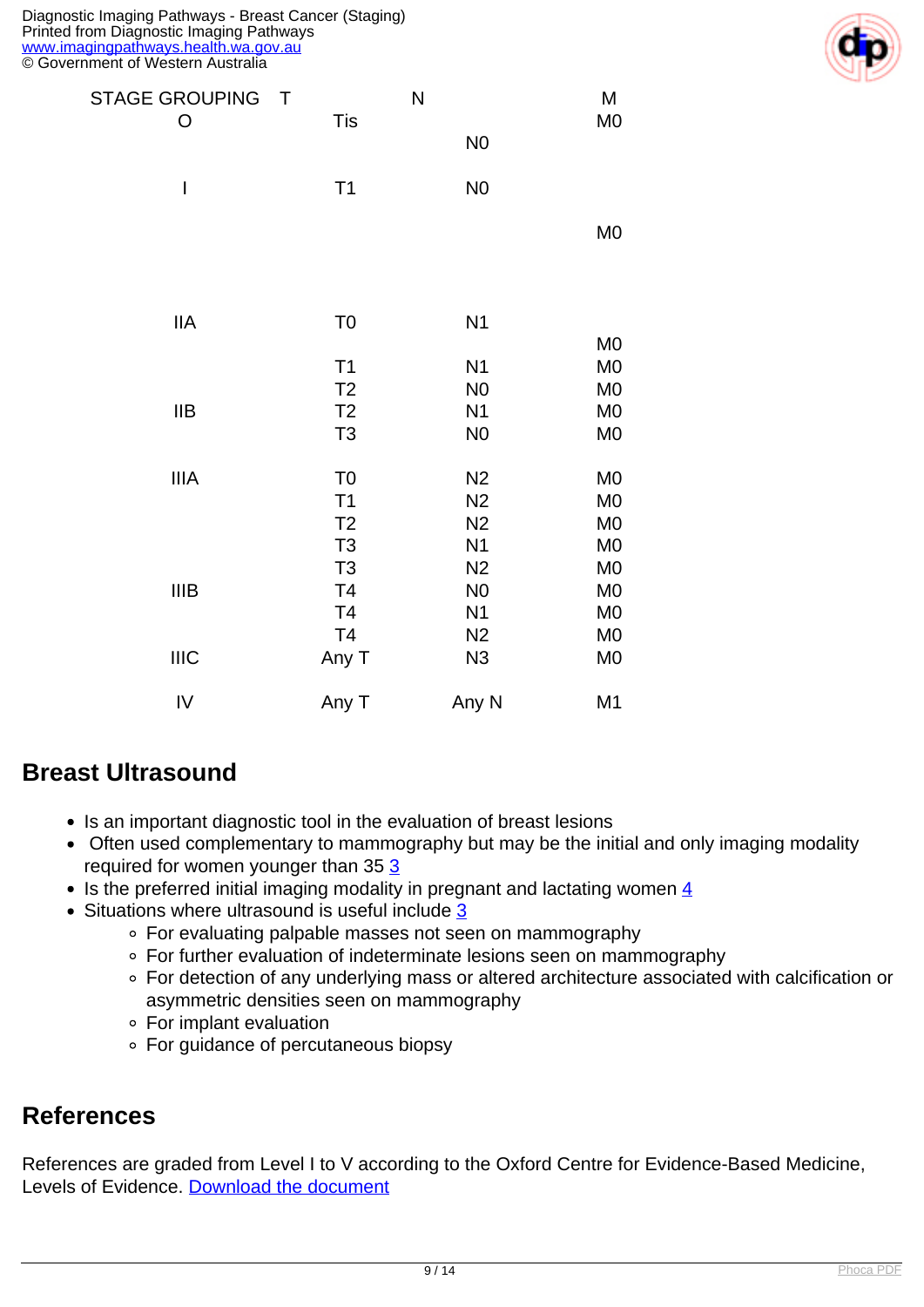

- 1. Singletary SE, Allred C, Ashley P, et al. **Revision of the American Joint Committee on Cancer staging system for breast cancer.** J Clin Oncology. 2002;20:3628-36. (Guideline statement)
- 2. Greene F, Page D, Fleming I, et al. **AJCC cancer staging manual.** New York: Springer-Verlag; 2002
- 3. **Breast imaging: a guide for practice.** National Breast Cancer Centre, 2002. (Review article)
- 4. NHMRC National Breast Cancer Centre. **The investigation of a new breast symptom: a guide for general practitioners.** Woolloomooloo (NSW): NHMRC National Breast Cancer Centre, 1997. (Evidence based guideline)
- 5. Echlund GW. **The art of mammographic positioning, in radiological diagnosis of breast diseases.** Berlin: Springer, 1997.
- 6. Faulk RM, Sickles EA. **Efficacy of spot compression-magnification and tangential views in mammographic evaluation of palpable breast masses.** Radiology. 1992;185:87-90. (Level III evidence)
- 7. Feig SA. **The importance of supplementary mammographic views to diagnostic accuracy.** AJR Am J Roentgenol. 1988;151:40-1. (Review article)
- 8. Berkowitz JE, Gatewood OM, Gayler BW. **Equivocal mammographic findings: evaluation with spot compression.** Radiology. 1989;171:369-71. (Level IV evidence)
- 9. Foxcroft LM, Evans EB, Joshua HK, Hirst C. **Breast cancers invisible on mammography.** Aust NZ J Surg. 2000;70:162-7. (Level III evidence)
- 10. Heinisch M, Gallowitsch HJ, Mikosch P, et al. **Comparison of FDG-PET and dynamic contrastenhanced MRI in the evaluation of suggestive breast lesions.** Breast. 2003;12:17-22. (Level III evidence)
- 11. Walter C, Scheidhauer K, Scharl A, et al. **Clinical and diagnostic value of preoperative MR mammography and FDG-PET in suspicious breast lesions.** Eur Radiol. 2003;13:1651-6. (Level III evidence)
- 12. Malich A, Boehm T, Facius M, et al. **Differentiation of mammographically suspicious lesions: evaluation of breast ultrasound, MRI, mammography and electrical impedance scanning as adjunctive technologies in breast cancer detection.** Clin Radiol. 2001;56:278-83. (Level II evidence). [View the reference](http://www.ncbi.nlm.nih.gov/entrez/query.fcgi?orig_db=PubMed&db=PubMed&cmd=Search&defaultField=Title+Word&term=Differentiation+of+Mammographically+Suspicious+Lesions:+Evaluation+of+Breast+Ultrasound,+MRI+Mammography+and+Electrical+Impedance+Scanning+a)
- 13. Hata T, Takahashi H, Watanabe K, et al. **Magnetic resonance imaging for preoperative evaluation of breast cancer: a comparative study with mammography and ultrasonography.** J Am Coll Surg. 2004;198:190-7. (Level II/III evidence)
- 14. Fischer U, Kopka L, Grabbe E. **Breast carcinoma: effect of preoperative contrast-enhanced** MR imaging on the therapeutic approach. Radiology. 1999;213:881-8. (Level I evidence). [View](http://www.ncbi.nlm.nih.gov/entrez/query.fcgi?orig_db=PubMed&db=PubMed&cmd=Search&defaultField=Title+Word&term=Effect+of+Preoperative+Contrast-enhanced+MR+Imaging+on+the+Therapeutic+Approach) [the reference](http://www.ncbi.nlm.nih.gov/entrez/query.fcgi?orig_db=PubMed&db=PubMed&cmd=Search&defaultField=Title+Word&term=Effect+of+Preoperative+Contrast-enhanced+MR+Imaging+on+the+Therapeutic+Approach)
- 15. Harms SE, Rabinovitch R, Julian T, Rafferty E, Masood S, Weatehrall P. **Report of the working groups on breast MRI: report of the breast cancer staging group.** Breast J. 2004;10(S5):S3-8. (Discussion statement)
- 16. Wedegartner U, Bick U, Wortler K, Rummeny E, Bongartz G. **Differentiation between benign and malignant findings on MR-mammography: usefulness of morphological criteria.** Eur Radiol. 2001;11:1645-50. (Level II evidence). [View the reference](http://www.ncbi.nlm.nih.gov/entrez/query.fcgi?cmd=Retrieve&db=pubmed&dopt=Abstract&list_uids=11511885)
- 17. NCCN Breast Cancer Panel. **Breast cancer: clinical practice guidelines in 0ncology v1.2009.** National Comprehensive Cancer Network 2009.(Evidence based guideline). [View the reference](http://www.nccn.org/)
- 18. Myers RE, Johnston M, Pritchard K, et al. **Baseline staging tests in primary breast cancer: a practice guideline.** CMAJ. 2001;164:1439-44. (Clinical guideline)
- 19. Ciatto S, Pacini P, Azzini V, et al. **Preoperative staging of primary breast cancer: a multicentric study.** Cancer. 1988;61:1038-40. (Level III/IV evidence)
- 20. Glynne-Jones R, Young T, Ahmed A, Ell PJ, Berry RJl. **How far investigations for occult metastases in breast cancer aid the clinician.** Clin Oncol (R Coll Radiol). 1991;3:65-72. (Level IV evidence)
- 21. Ravaioli A, Tassinari D, Pasini G, et al. **Staging of breast cancer: what standards should be**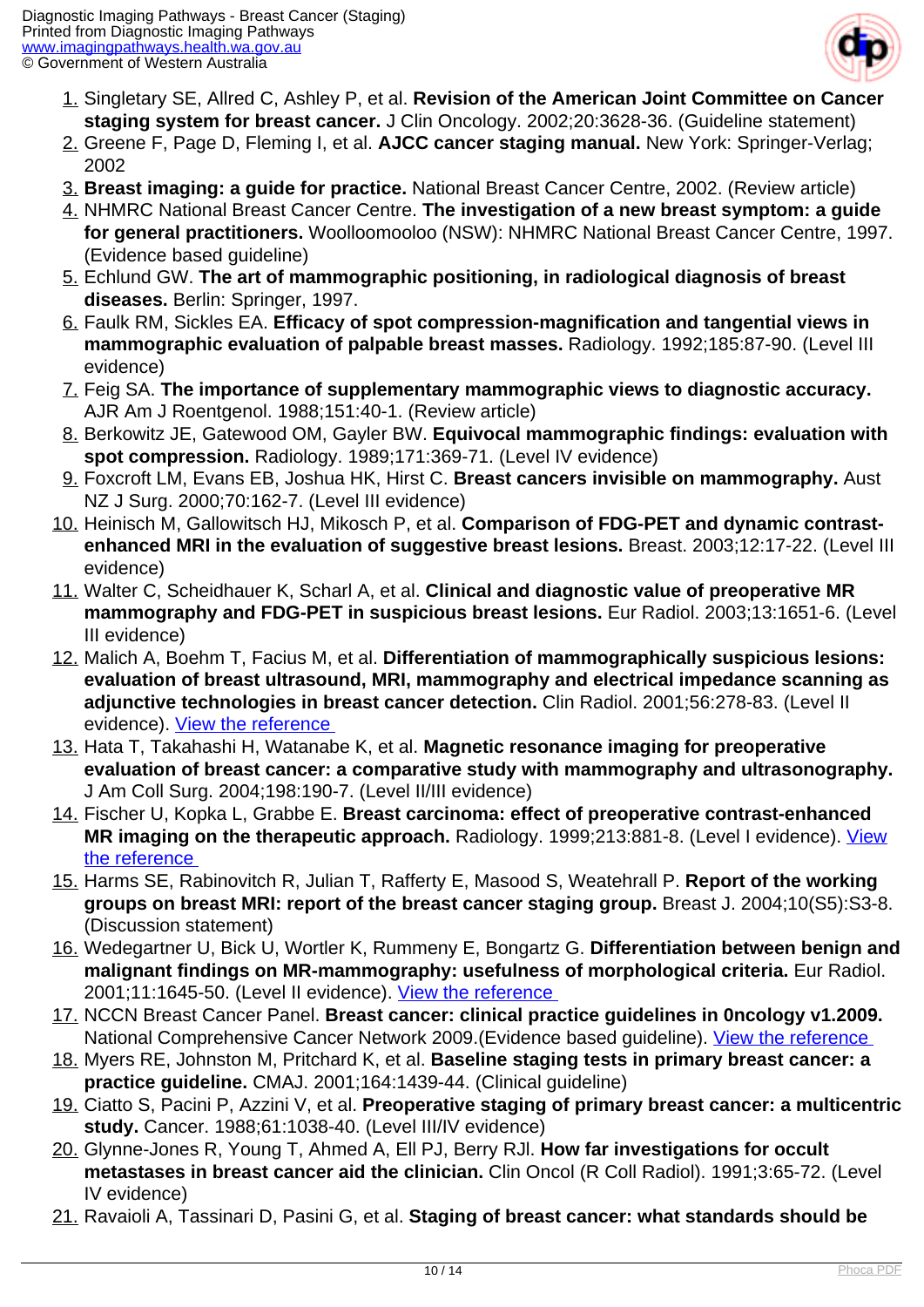

**used in research and clinical practice?** Ann Oncol. 1998;9:1173-7. (Level III evidence)

- 22. Rybak LD, Rosenthal DI. **Radiological imaging for the diagnosis of bone metastases.** Q J Nucl Med. 2001;45:53-64. (Review article)
- 23. Schaffer DL, Pendergrass HP. **Comparison of enzyme, clinical, radiographic and radiographic methods of detecting bone metastases from carcinoma of the prostate.** Radiology. 1976;121:431-4. (Level III evidence)
- 24. Brar HS, Sisley JF, Johnson RH Jr. **Value of preoperative bone and liver scans and alkaline phosphatase in the evaluation of breast cancer patients.** Am J Surg. 1993;165:221-4. (Level III evidence)
- 25. Cox MR, Gilliland R, Odling-Smee GW, Spence RAJ. **An evaluation of radionuclide bone scanning and liver ultrasonography for staging breast cancer.** Aust N Z J Surg. 1992;62:550-5. (Level II/III evidence)
- 26. Hamaoka T, Madewell JE, Podoloff DA, Hortobagyi GN, Ueno NT. **Bone imaging in metastatic breast cancer.** J Clin Oncol. 2004;22:2942-53. (Review article)
- 27. Aarsvold JN, Alazraki NP. **Update on detection of sentinel lymph nodes in patients with breast cancer.** Semin Nucl Med. 2005;35:116-28. (Review article)
- 28. Kaleya RN, Heckman JT, Most M, Zager JS. **Lymphatic mapping and sentinel node biopsy: a surgical perspective.** Semin Nucl Med. 2005;35:129-34. (Review article)
- 29. Albertini JJ, Lyman GH, Cox C, et al. **Lymphatic mapping and sentinel node biopsy in the pateint with breast cancer.** JAMA. 1996;276:1818-22. (Level II evidence)
- 30. Liberman L, Cody HS 3rd, Hill AD, et al. **Sentinel lymph node biopsy after percutaneous diagnosis of non-palpable breast cancer.** Radiology. 1999;211:835-44. (Level III evidence)
- 31. Krag D, Weaver D, Ashikaga T, et al. **The sentinel node in breast cancer: a multicenter validation study.** N Engl J Med. 1998;339:941-6. (Level I evidence). [View the reference](http://www.ncbi.nlm.nih.gov/entrez/query.fcgi?db=pubmed&cmd=Retrieve&dopt=AbstractPlus&list_uids=9753708&query_hl=86&itool=pubmed_docsum)
- 32. Rubio IS, Korouian S, Cowan C, Krag DN, Colvert M, Klimberg VS. **Sentinel lymph node biopsy for staging breast cancer.** Am J Surg. 1998;176:532-7. (Level III evidence)
- 33. Veronesi U, Galimberti V, Zurrida S, et al. **Sentinel lymph node biopsy as an indicator for axillary dissection in early breast cancer.** Eur J Cancer. 2001;37:454-8. (Level II evidence). [View the reference](http://www.ncbi.nlm.nih.gov/entrez/query.fcgi?cmd=Retrieve&db=pubmed&dopt=Abstract&list_uids=11267853)
- 34. O'Hea BJ, Hill AD, El-Shirbiny AM, et al. **Sentinel lymph node biopsy in breast cancer: initial experience at Memorial Sloan-Kettering Cancer Center.** J Am Coll Surg. 1998;186:423-7. (Level II evidence). [View the reference](http://www.ncbi.nlm.nih.gov/entrez/query.fcgi?cmd=Retrieve&db=pubmed&dopt=Abstract&list_uids=9544956)
- 35. Kuehn T, Vogl FD, Helms G. **Sentinel-node biopsy for axillary staging in breast cancer: results from a large prospective German multi-institutional trial.** Eur J Surg Oncol. 2004;30:252-9. (Level II evidence). [View the reference](http://www.ncbi.nlm.nih.gov/entrez/query.fcgi?cmd=Retrieve&db=pubmed&dopt=Abstract&list_uids=15028305)
- 36. Avril N, Rose CA, Schelling M, et al. **Breast imaging with positron emission tomography and fluorine-18 fluorodeoxyglucose: use and limitations.** J Clin Oncol. 2000;18:3495-502. (Level II evidence). [View the reference](http://www.ncbi.nlm.nih.gov/entrez/query.fcgi?cmd=Retrieve&db=pubmed&dopt=Abstract&list_uids=11032590)
- 37. Schirrmeister H, Kuhn T, Guhlmann A, et al. **Fluorine-18 2-deoxy-2-fluoro-d-glucose PET in the preoperative staging of breast cancer: comparison with the standard staging procedures.** Eur J Nucl Med. 2001;28:351-8. (Level III evidence)
- 38. Greco M, Crippa F, Agresti R, et al. **Axillary lymph node staging in breast cancer by 2-fluoro-2-dexoy-d-glucose positron emission tomography: clinical evaluation and alternative management.** J Natl Cancer Inst. 2001;93:630-5. (Level II evidence). [View the](http://www.ncbi.nlm.nih.gov/entrez/query.fcgi?cmd=Retrieve&db=pubmed&dopt=Abstract&list_uids=11309439) [reference](http://www.ncbi.nlm.nih.gov/entrez/query.fcgi?cmd=Retrieve&db=pubmed&dopt=Abstract&list_uids=11309439)
- 39. Wahl RL, Siegel BA, Coleman E, Gatsonis C. **Prospective multicenter study of axillary nodal staging by positron emission tomography in breast cancer: a report of the staging of breast cancer with PET study group.** J Clin Oncol. 2004;22:277-85. (Level I evidence). [View the](http://www.ncbi.nlm.nih.gov/entrez/query.fcgi?cmd=Retrieve&db=pubmed&dopt=Abstract&list_uids=14722036) [reference](http://www.ncbi.nlm.nih.gov/entrez/query.fcgi?cmd=Retrieve&db=pubmed&dopt=Abstract&list_uids=14722036)
- 40. Smith IC, Ogston KN, Whitford P, et al. **Staging of the axilla in breast cancer: accurate in vivo assessment using positron emission tomography with 2-(fluorine-18)-fluoro-2-deoxy-D-**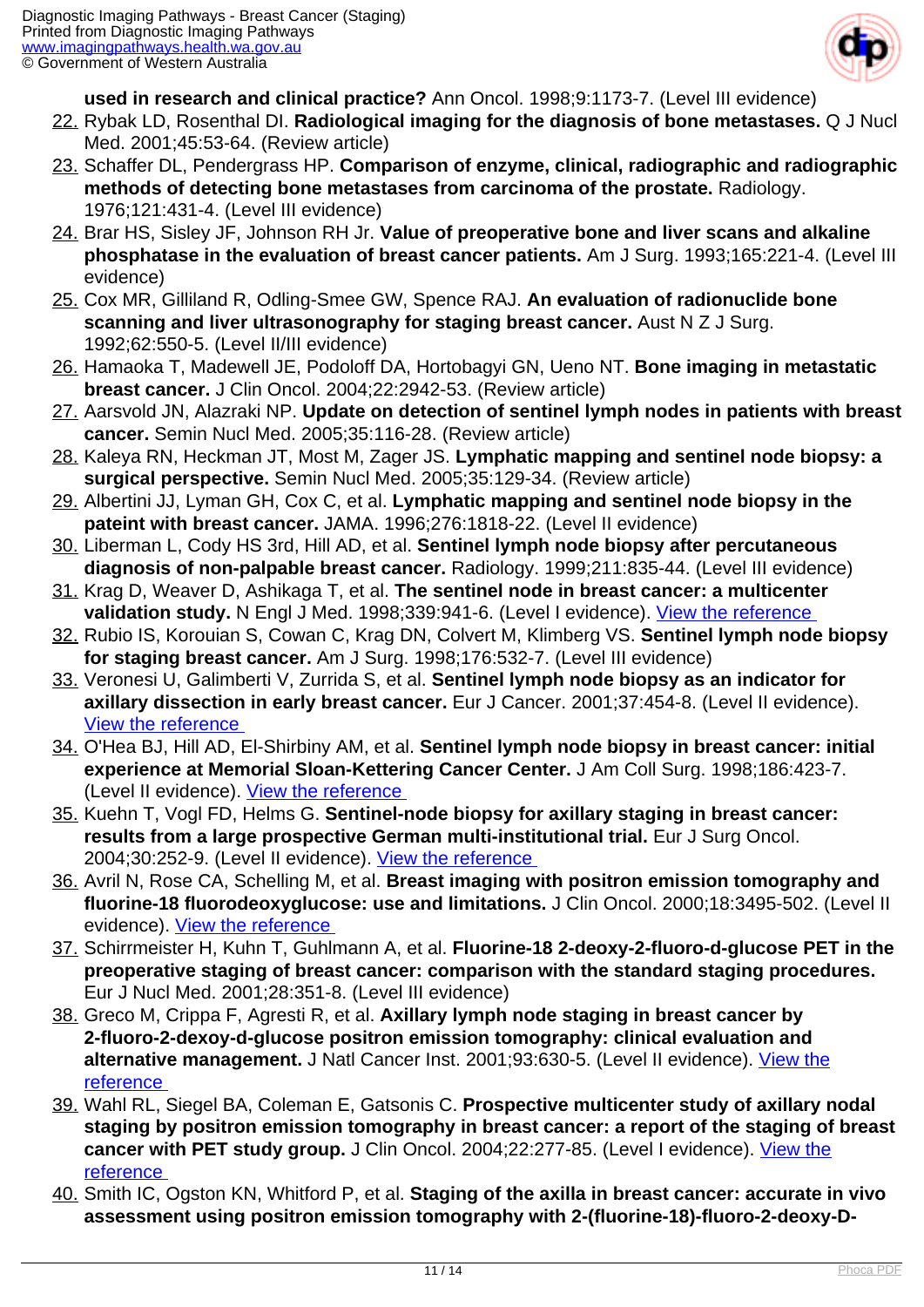

**glucose.** Ann Surg. 1998;228:20-7. (Level III evidence)

- 41. Avril N, Dose J, Janicke F, et al. **Assessment of axillary lymph node involvement in breast cancer patients with positron emission tomography using radiolabeled 2-(fluorine-18)-fluoro-2-deoxy-d-glucose.** J Natl Cancer Inst. 1996;88:1204-9. (Level II evidence). [View the reference](http://www.ncbi.nlm.nih.gov/entrez/query.fcgi?cmd=Retrieve&db=pubmed&dopt=Abstract&list_uids=8780629)
- 42. Dose J, Bleckmann C, Bachmann S, et al. **Comparison of fluorodeoxyglucose positron emission tomography and "conventional diagnostic procedures" for the detection of distant metastases in breast cancer.** Nucl Med Commun. 2002;23:857-64. (Level III evidence)
- 43. Dubrow RA, David CL, Libshitz HI, Lorigan JG. **Detection of hepatic metastases in breast cancer: the role of nonenhanced and enhanced CT scanning.** J Comput Assist Tomogr. 1990;14(3):366-9. (Level IV evidence)
- 44. Lehman C, Gatsonis C, Kuhl C, et al. **MRI evaluation of the contralateral breast in women with recently diagnosed breast cancer.** N Engl J Med. 2007;356:1295-303. (Level II evidence). [View](http://proquest.umi.com.rplibresources.health.wa.gov.au/pqdlink?index=16&did=1246505991&SrchMode=3&sid=5&Fmt=4&VInst=PROD&VType=PQD&RQT=309&VName=PQD&TS=1271130764&clientId=61792&aid=1) [the reference](http://proquest.umi.com.rplibresources.health.wa.gov.au/pqdlink?index=16&did=1246505991&SrchMode=3&sid=5&Fmt=4&VInst=PROD&VType=PQD&RQT=309&VName=PQD&TS=1271130764&clientId=61792&aid=1)
- 45. Peters NH, Borel Rinkes IH, Zuithoff NP, et al. **Meta-analysis of MR imaging in the diagnosis of breast lesions.** Radiology. 2008;246(1);116-24. (Level I evidence)
- 46. Houssami N, Ciatto S, Macaskill P, et al. **Accuracy and surgical impact of magnetic resonance imaging in breast cancer staging: systematic review and meta-analysis in detection of multifocal and multicentric cancer.** J Clin Oncol. 2008;26(19);3248-58. (Level I evidence). [View](http://jco.ascopubs.org.rplibresources.health.wa.gov.au/cgi/reprint/26/19/3248) [the reference](http://jco.ascopubs.org.rplibresources.health.wa.gov.au/cgi/reprint/26/19/3248)
- 47. Solin LJ, Orel SG, Hwang WT, et al. **Relationship of breast magnetic resonance imaging to outcome after breast-conservation treatment with radiation for women with early-stage invasive breast carcinoma or ductal carcinoma in situ.** J Clin Oncol. 2008;26(3);386-91. (Level II evidence)
- 48. Fischer U, Zachariae O, Baum F, et al. **The influence of preoperative MRI of the breasts on recurrence rate in patients with breast cancer.** Eur Radiol. 2004;14(10):1725-31. (Level II evidence)

| Information from this website                                                                                                                                      | Information from the Royal<br><b>Australian and New Zealand</b><br><b>College of Radiologists' website</b> |
|--------------------------------------------------------------------------------------------------------------------------------------------------------------------|------------------------------------------------------------------------------------------------------------|
| <b>Consent to Procedure or Treatment</b>                                                                                                                           | <b>Computed Tomography (CT)</b>                                                                            |
| <b>Radiation Risks of X-rays and Scans</b><br><b>Bone Scan</b><br><b>Magnetic Resonance Imaging (MRI)</b><br><b>Ultrasound</b><br><b>Plain Radiography (X-ray)</b> | <b>Contrast Medium (Gadolinium versus</b><br>lodine)                                                       |
|                                                                                                                                                                    | <b>Gadolinium Contrast Medium</b><br><b>Iodine-Containing Contrast Medium</b>                              |
|                                                                                                                                                                    | <b>Magnetic Resonance Imaging (MRI)</b><br><b>Plain Radiography/X-rays</b>                                 |

#### **Information for Consumers**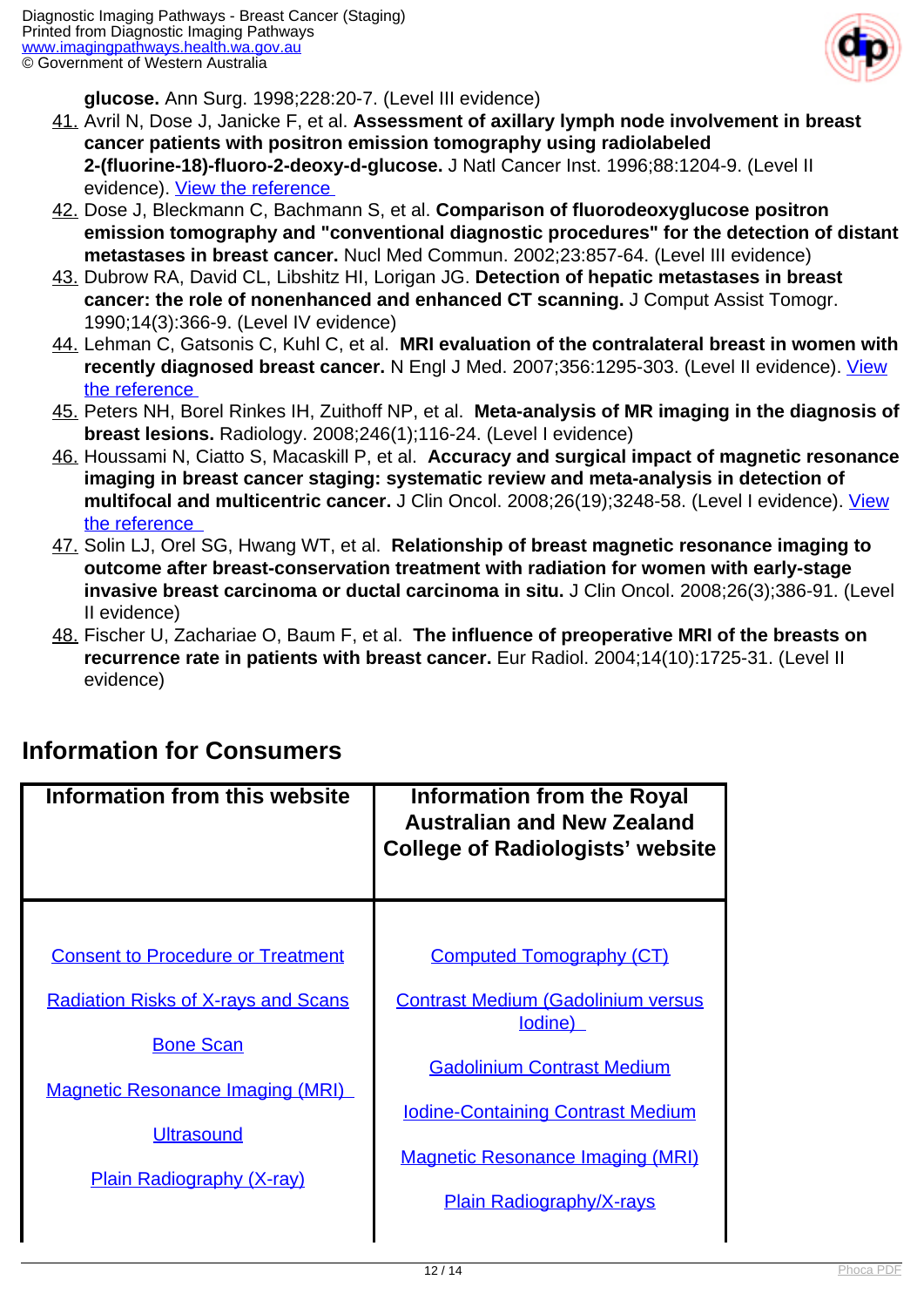

| <b>Radiation Risk of Medical Imaging During</b><br><b>Pregnancy</b>        |
|----------------------------------------------------------------------------|
| <b>Radiation Risk of Medical Imaging for</b><br><b>Adults and Children</b> |
| <b>Ultrasound</b>                                                          |
| <b>Nuclear Medicine</b>                                                    |
| <b>Nuclear Medicine Bone Scan</b>                                          |
| <b>Breast Core Biopsy</b>                                                  |
| <b>Breast Fine Needle Aspiration (FNA)</b>                                 |
| <b>Breast Hookwire Localisation</b>                                        |
| <b>Breast MRI</b>                                                          |
| <b>Breast Ultrasound</b>                                                   |
| <b>Vacuum-Assisted Core Biopsy</b>                                         |
|                                                                            |

#### **Copyright**

© Copyright 2015, Department of Health Western Australia. All Rights Reserved. This web site and its content has been prepared by The Department of Health, Western Australia. The information contained on this web site is protected by copyright.

#### **Legal Notice**

Please remember that this leaflet is intended as general information only. It is not definitive and The Department of Health, Western Australia can not accept any legal liability arising from its use. The information is kept as up to date and accurate as possible, but please be warned that it is always subject to change

#### **File Formats**

.

Some documents for download on this website are in a Portable Document Format (PDF). To read these files you might need to download Adobe Acrobat Reader.